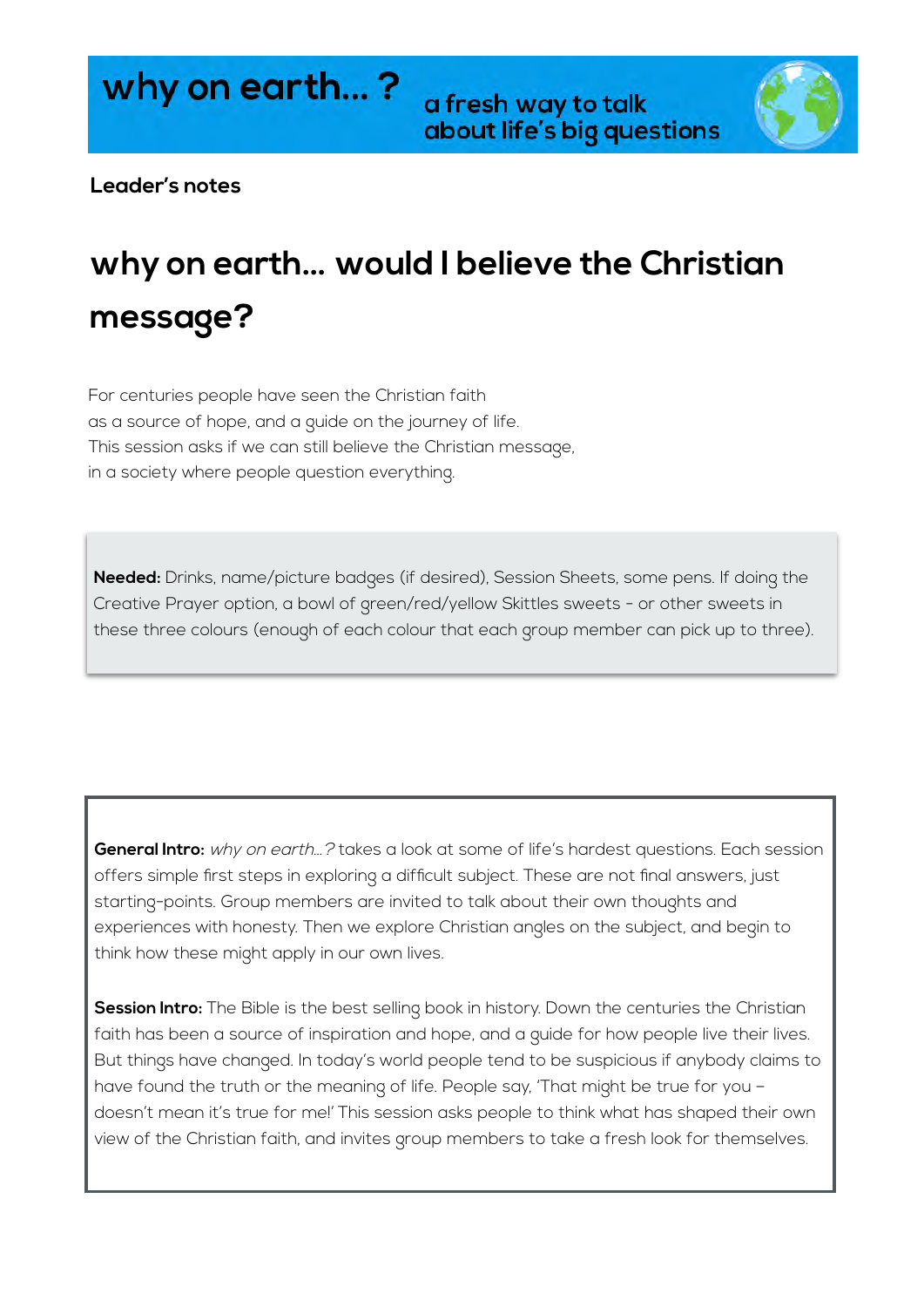# **Starters** (approx 30 mins)

- Drinks, welcome, notices, write name badge (if desired).
- One short passage later in the session needs to be read aloud. Identify somebody who is happy to do this (alternatively, the leader can plan to read it).

\_\_\_\_\_\_\_\_\_\_\_\_\_\_\_\_\_\_\_\_\_\_\_\_\_\_\_\_\_\_\_\_\_\_\_\_\_\_\_\_\_\_\_\_\_\_\_\_\_\_\_\_\_\_\_\_\_\_\_\_\_\_\_\_\_\_\_\_\_\_\_\_\_\_\_\_

• ICEBREAKER:

Ask group members what one question they would most like to ask God, and why. Invite each person to share their answer with the whole group. Ensure everybody who wants to speak has the chance, but respect the privacy of anybody who would rather not.

BACKGROUND NOISE (in pairs):

Ask group members to get into pairs. Hand out Session Sheets and invite everybody to look at the Background Noise picture.

Explain that we all carry thoughts and ideas in our head on a range of issues. These ideas may come from lots of places. In pairs, we are going to explore the 'background noise' already in our heads on the topic. Explain that there are no 'right' or 'wrong' answers here: it's all about examining our own starting-points.



Explain that the thought-bubbles represent:

- > (School) School and upbringing
- > (People) Friends and family
- > (TV) TV and film
- > (Smartphone) Social media
- > (Question-Mark) Anything else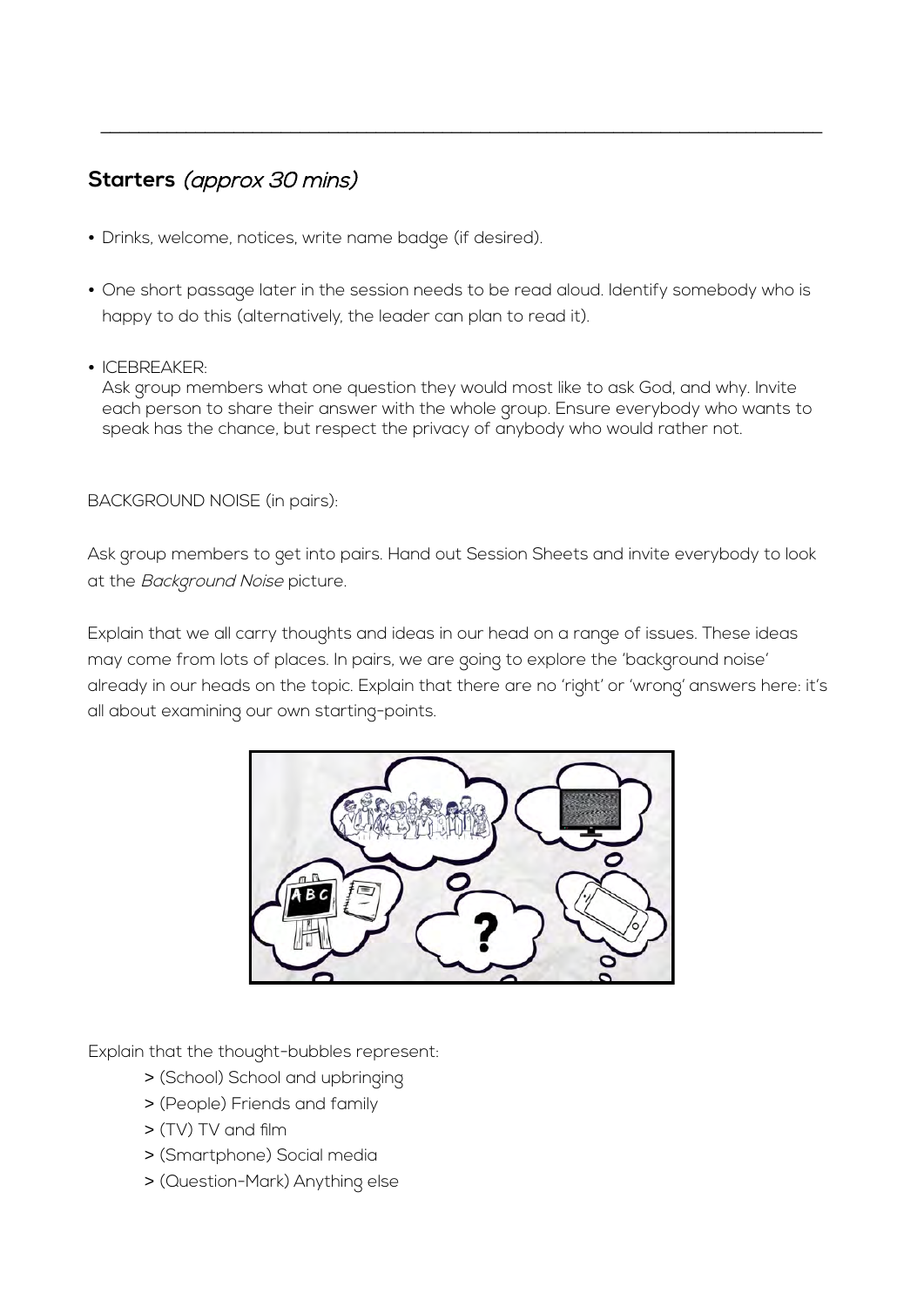In their pairs, invite group members to discuss their own thoughts and experiences to do with the Christian faith. Did they grow up going to church? Where have they come across people's views on Christianity: friends and neighbours? Other places? Use the thought-bubbles as a prompt if helpful.

After a few minutes, invite people to rejoin the whole group. Invite them to share anything they discussed if they would like to.

\_\_\_\_\_\_\_\_\_\_\_\_\_\_\_\_\_\_\_\_\_\_\_\_\_\_\_\_\_\_\_\_\_\_\_\_\_\_\_\_\_\_\_\_\_\_\_\_\_\_\_\_\_\_\_\_\_\_\_\_\_\_\_\_\_\_\_\_\_\_\_\_\_\_\_\_

# **Main Course** (approx 45 mins)

- VIDEO
- ON SHEET:

Ask group members to look at Video Recap, a summary of key points in the video:



**The Bible: guide for life The Bible: image problem 'True for you, not for me!'**



**Religion that controls The big questions of life What if… it really is true?**

- DISCUSS (whole group): Allow a few minutes to discuss the following question:
	- What part of the video stood out for you?
	- What has changed in our society, in the way people view the Christian faith?
- ON SHEET:

Ask group members to look at the 'True for you, not for me' picture from the video.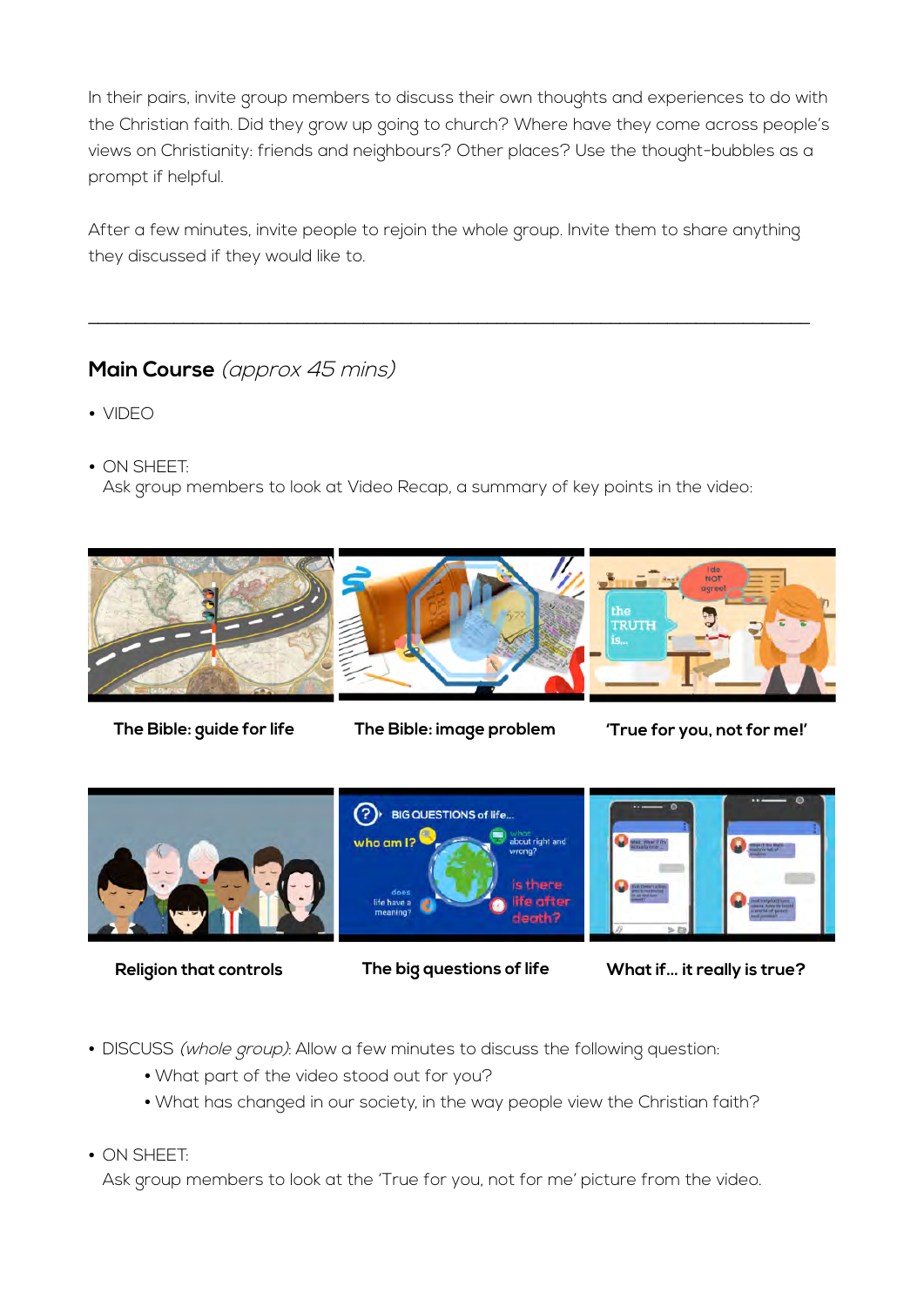

- DISCUSS (whole group): Allow a few minutes to discuss the following question:
	- Why do so many people today say things like, 'That might be true for you; doesn't mean it's true for me!'?

(Note to leaders: if group members struggle to answer, feel free to make suggestions. Reasons might include: our society values individual freedom; people today value tolerance more than almost anything else; people are afraid of being seen as narrow-minded; people tend to see truth as relative; people are afraid of having others' ways of life imposed on them, TV dramas and films show nightmare scenarios of individuals or small groups imposing their views on others.)

#### • ON SHEET:

Ask group members to look at their Big Questions of Life sheet, based on the picture in the video.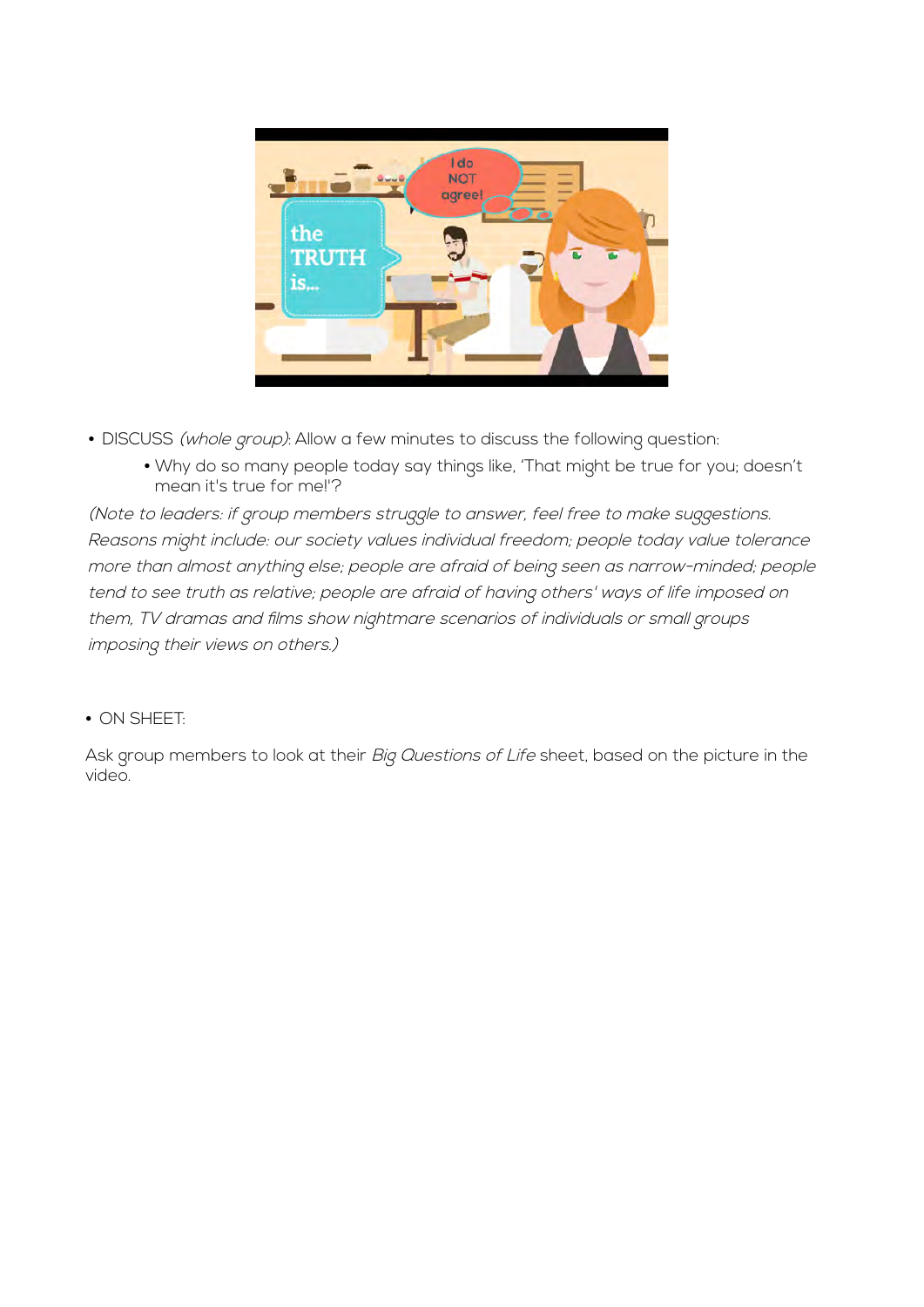# **Big Questions of Life**



Who am I? (What makes me me? Is it my personality, my background, my relationships, my values, my chosen style, the sort of things I buy...?)

❑ **Does life have a meaning?** (What gives my life purpose and direction? Is there a bigger picture my life is a part of?)

What about right and wrong? (How do I know what values to live by? How do I treat other people? Does it matter if I sometimes bend the rules?)



Is there life after death? (When we die, is that the end? Will I see my loved ones again?)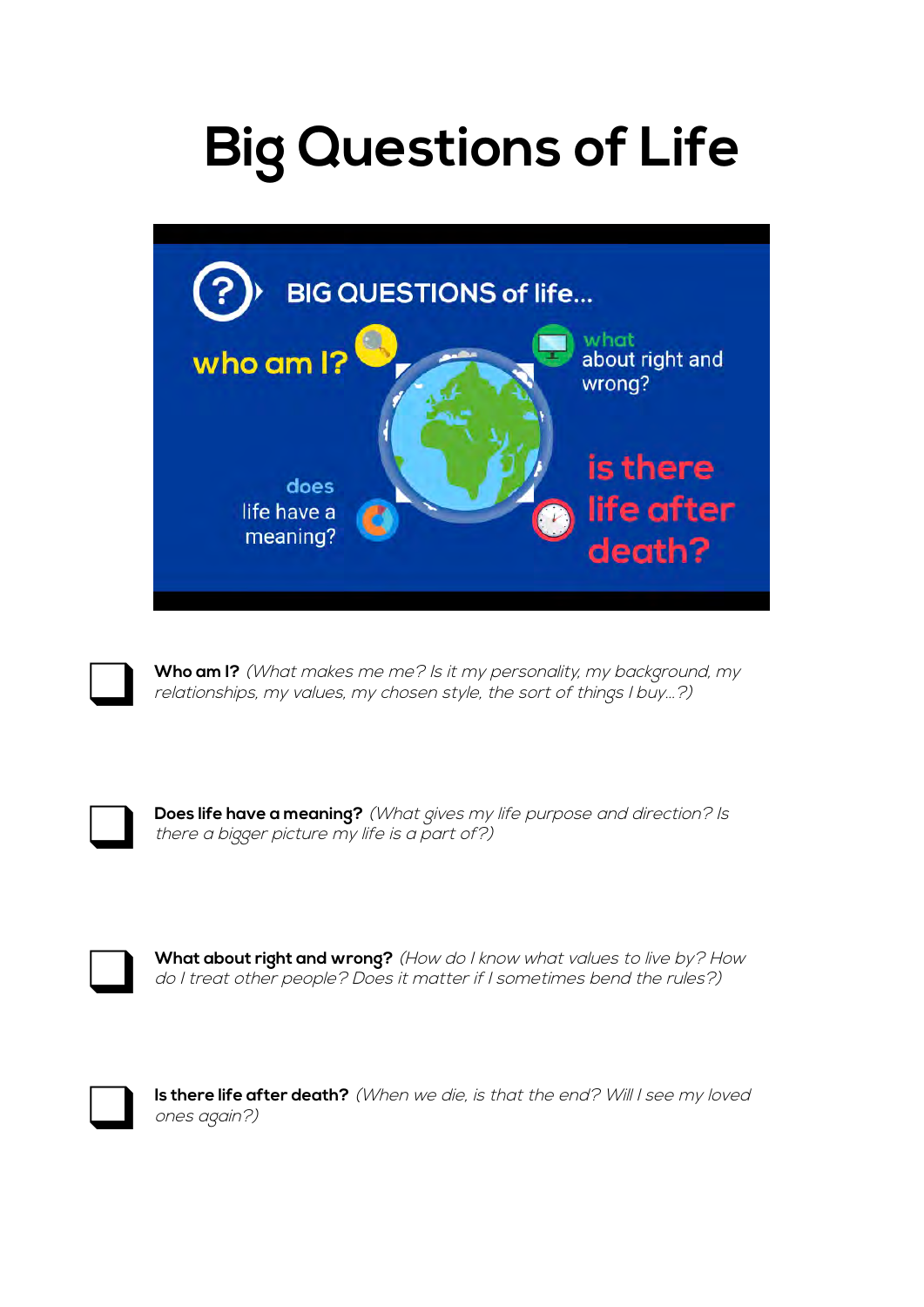- ACTIVITY (individually):
	- Ask group members to look down the list of four questions, and ask them to think if each one is a question they ever think about.
	- Before each question is a box. In the box, ask people draw either a tick, a cross or a question-mark. A tick means they think about that question, a cross means they don't think about it, a question-mark means they're not sure (or don't understand the question).
- DISCUSS (whole group): Invite people to discuss where they placed their ticks, crosses and question-marks, and why. If any group members would rather not share this, respect their privacy.
- ON SHEET:

Ask somebody to read out Text: in a nutshell.

At the heart of the Christian faith are two big themes: **Loving God, loving people.** These are based on the words of Jesus in the Bible.

- DISCUSS (whole group): Take a few minutes to discuss each of the following questions:
	- What do you think of this short summary of the Christian message?
	- Look again at the Big Questions of Life sheet. If we take these words of Jesus seriously, how does it affect the answers we might give to each of the four big questions? Go through all four, one by one.

(Note to leaders: these are big questions! Don't be afraid gently to direct the discussion, especially if somebody is going off at a tangent or has a particular agenda. Asking 'Does anybody else have thoughts on this?' and reminding the group of the question can help get things back on track).

# **Dessert** (approx 15 mins)

• Invite the group to join in either the Creative Prayer or Space to Think (as decided by the leader before the session). Then end by praying the Closing Prayer out loud.

\_\_\_\_\_\_\_\_\_\_\_\_\_\_\_\_\_\_\_\_\_\_\_\_\_\_\_\_\_\_\_\_\_\_\_\_\_\_\_\_\_\_\_\_\_\_\_\_\_\_\_\_\_\_\_\_\_\_\_\_\_\_\_\_\_\_\_\_\_\_\_\_\_\_\_\_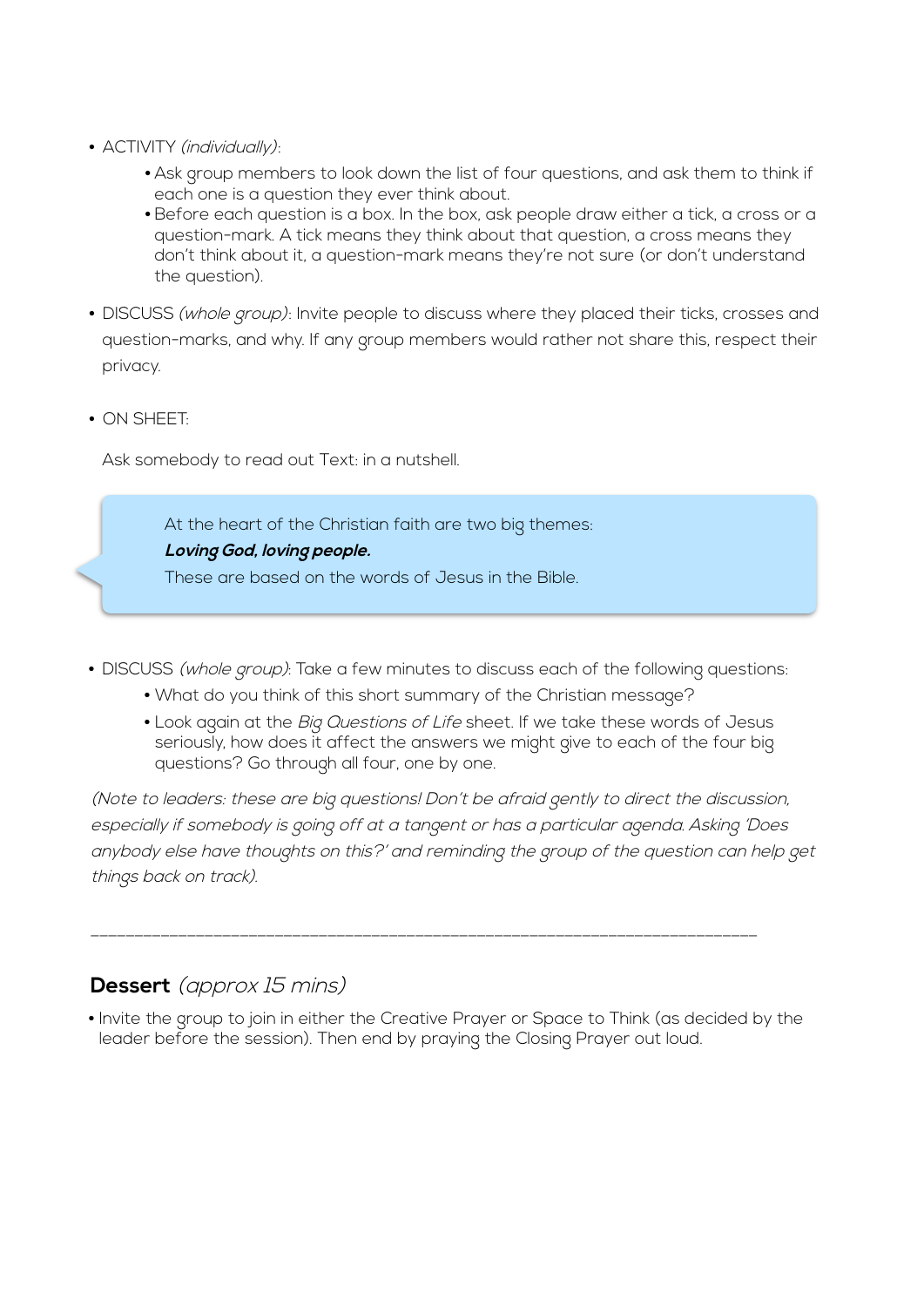#### **1) Creative Prayer:**

- Put out a bowl of red, yellow and green Skittles sweets (prepared before the session).
- Explain the colours are like traffic lights: green = go, red = stop, amber = wait or get ready.
- Explain that you are slowly going to list three themes at the heart of the Christian faith. For each one, they will choose a green, red or yellow sweet (reflecting whether they feel they are moving ahead in that area, going nowhere, or waiting).
- Say each of the following out loud. After each one, leave a minute or so for people to choose a coloured sweet:
	- > Communicating with God
	- > Forgiving somebody who has wronged me
	- > Working for peace and justice
- Give group members a few minutes to pray or think silently about their choice of colours, and which of these areas they would like to work on.
- Afterwards, they are welcome to eat the sweets!

**2) Space to Think:** time to reflect on words from the Bible, ending with the Lord's Prayer. Tell the group you are going to read out a short passage from the Bible (below). Say you are going to read the words twice, slowly.

Invite them to take a few minutes in silence to think what one word or idea stands out to them and why.

Read the passage (twice, slowly):

'One of the teachers of religious law was standing there listening to the debate. He realised that Jesus had answered well, so he asked, "Of all the commandments, which is the most important?" Jesus replied, "The most important commandment is this: 'Listen, O Israel! The Lord our God is the one and only Lord. And you must love the Lord your God with all your heart, all your soul, all your mind, and all your strength.' The second is equally important: 'Love your neighbour as yourself.' No other commandment is greater than these." ' (Mark 12:28-31)

#### (Modern Version)

Our Father in heaven, hallowed be your name, your kingdom come, your will be done, on earth as in heaven. Give us today our daily bread. Forgive us our sins as we forgive those who sin against us. Lead us not into temptation but deliver us from evil. For the kingdom, the power, and the glory are yours now and for ever. Amen.

#### (Traditional Version)

Our Father who art in heaven, hallowed be thy name, thy kingdom come, thy will be done, on earth as it is in heaven. Give us this day our daily bread. And forgive us our trespasses as we forgive those who trespass against us. And lead us not into temptation, but deliver us from evil. For thine is the kingdom, the power and the glory, for ever and ever. Amen.